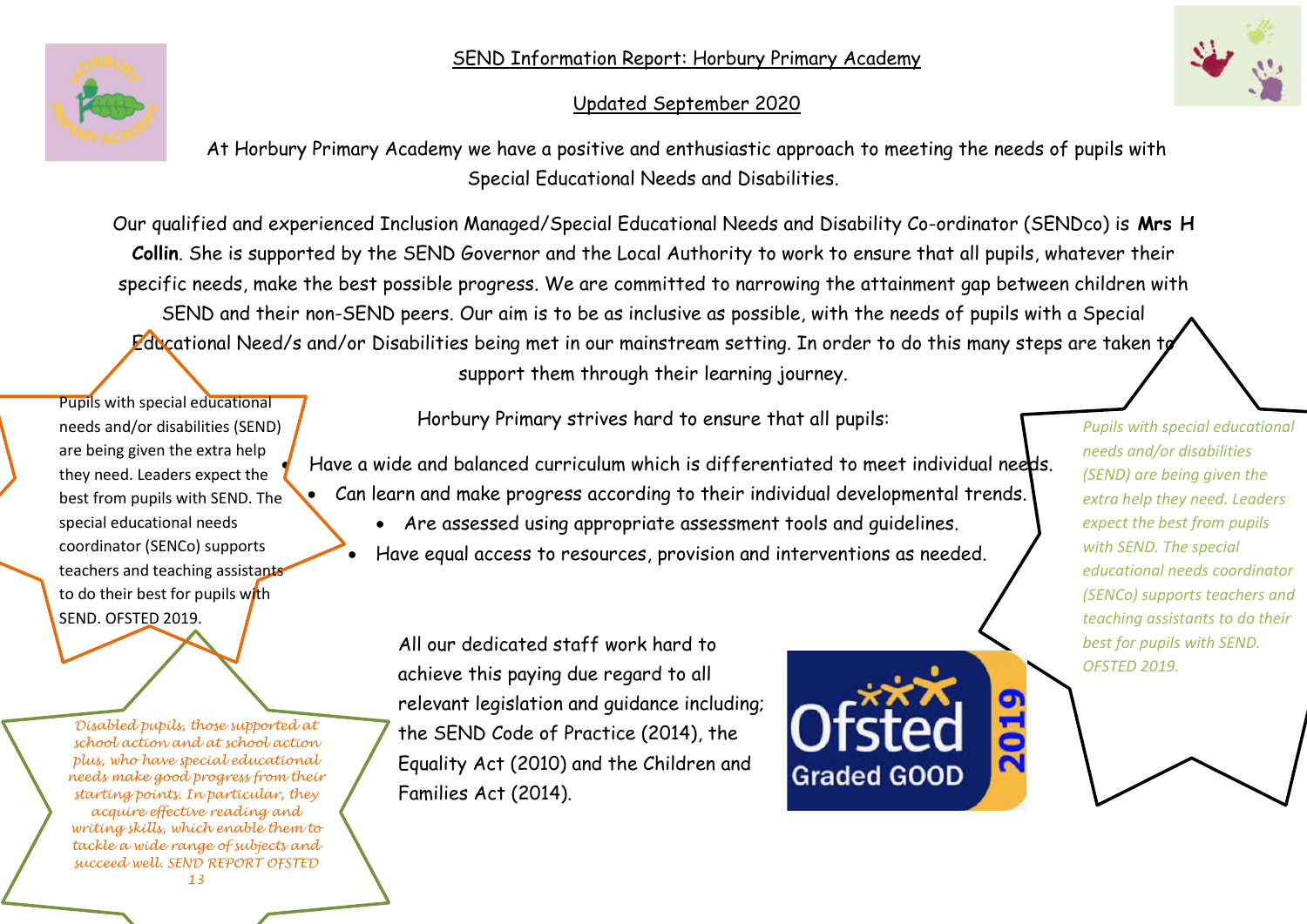



The new 'Code Of Practice' (June 2014) states that there are four main areas which cover Special Educational Needs. These areas and there meaning are as follows:

| Area Of Special Educational                | Relating to difficulties with:                                                                                                                                                                                                                                                                                                                                                                                                                                                                                                                                                                                                                                                                                                                                                                                                                                                                                                                           |
|--------------------------------------------|----------------------------------------------------------------------------------------------------------------------------------------------------------------------------------------------------------------------------------------------------------------------------------------------------------------------------------------------------------------------------------------------------------------------------------------------------------------------------------------------------------------------------------------------------------------------------------------------------------------------------------------------------------------------------------------------------------------------------------------------------------------------------------------------------------------------------------------------------------------------------------------------------------------------------------------------------------|
| Need or Disability                         |                                                                                                                                                                                                                                                                                                                                                                                                                                                                                                                                                                                                                                                                                                                                                                                                                                                                                                                                                          |
|                                            | Children may have a delay or disorder in one or more of the following areas:                                                                                                                                                                                                                                                                                                                                                                                                                                                                                                                                                                                                                                                                                                                                                                                                                                                                             |
| Communication<br>And<br><b>Interaction</b> | Attention/Interaction skills: May have difficulties ignoring distractions. Need reminders to keep attention. May need<br>regular prompts to stay on task. May need individualised motivation in order to complete tasks. Difficulty attending in<br>whole class. Interaction will not always be appropriate. May have peer relationship difficulties. May not be able to initiate<br>or maintain a conversation.<br>Understanding/Receptive Language: May need visual support to understand or process spoken language. Repetition of<br>language and some basic language needs to be used to aid their understanding.<br>Speech/Expressive Language: May use simplified language and limited vocabulary. Ideas/ conversations may be difficult<br>to follow, with the need to request frequent clarification. Some immaturities in the speech sound system.<br>Grammar/phonic awareness still fairly poor and therefore their Literacy can be affected. |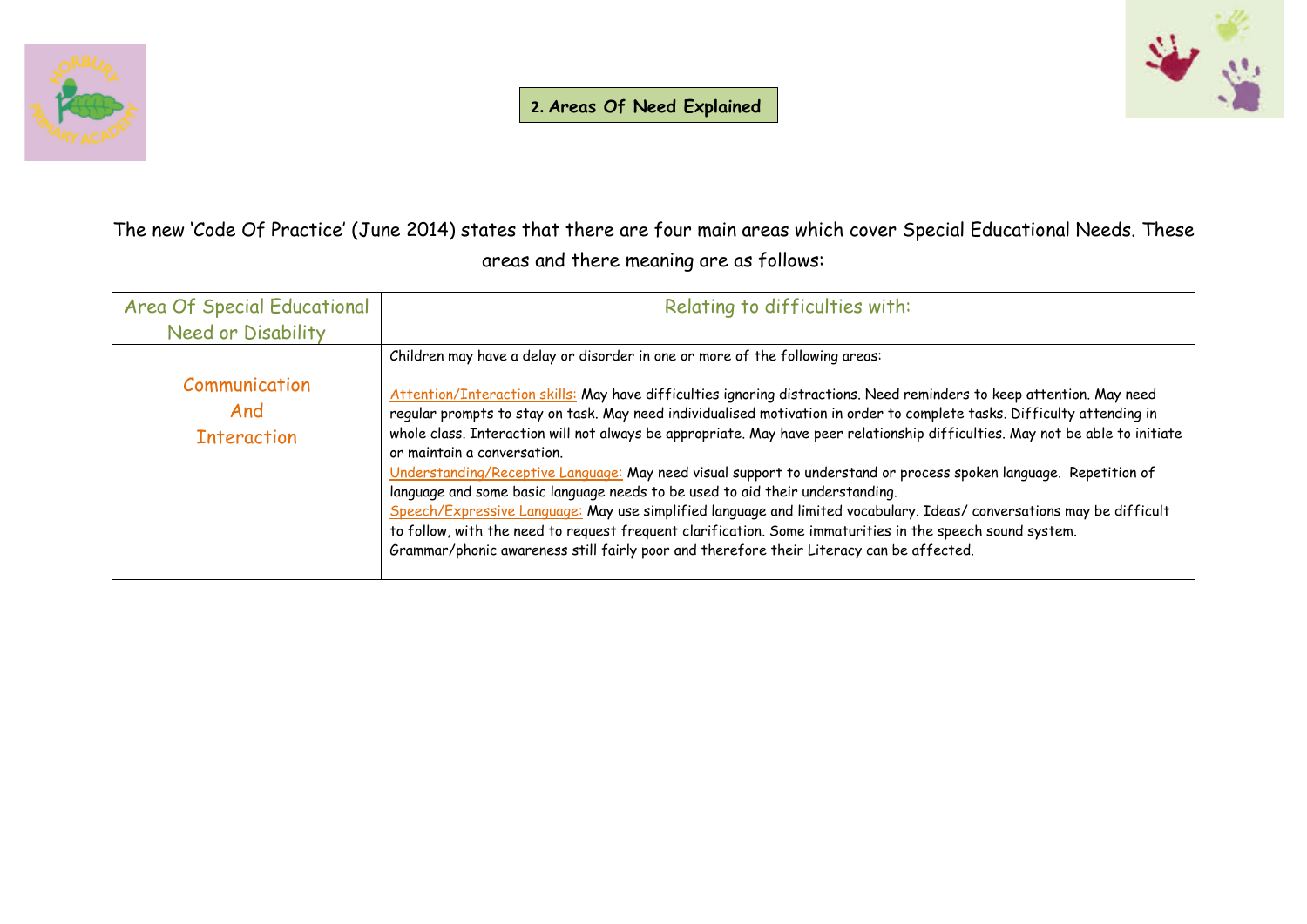|                                                               | May have difficulties with the skills needed for effective learning such as use of:                                                                                                                                                                                                                                                                                                                     |
|---------------------------------------------------------------|---------------------------------------------------------------------------------------------------------------------------------------------------------------------------------------------------------------------------------------------------------------------------------------------------------------------------------------------------------------------------------------------------------|
| Cognition<br>And<br>Learning                                  | Language, memory and reasoning skills<br>$\bullet$<br>Sequencing and organisational skills<br>An understanding of number<br>$\bullet$<br>Problem-solving and concept development skills<br>$\bullet$<br>Fine and gross motor skills<br>$\bullet$<br>Independent learning skills<br>Exercising choice<br>$\bullet$<br>Decision making<br>Information processing<br>$\bullet$                             |
|                                                               | Children may have a specific learning disability such as dyslexia, dyscalculia, dyspraxia or dysgraphia.                                                                                                                                                                                                                                                                                                |
| Social, Mental, Behavioural<br>And<br><b>Emotional Health</b> | May have difficulties with social and emotional development which may lead to or stem from:<br>Social isolation<br>$\bullet$<br>Behaviour difficulties<br>Attention difficulties<br>Anxiety and depression<br>Attachment disorders<br>Low self esteem<br>Issues with self esteem                                                                                                                        |
| Sensory and/ or<br>Physical                                   | These pupils may have a medical or genetic condition that could lead to difficulties with:<br>Specific medical conditions<br>Gross/fine motor skills<br>Visual/hearing impairment<br>$\bullet$<br>Accessing the curriculum without adaption<br>$\bullet$<br>Physically accessing the building(s) or equipment<br>$\bullet$<br>Over sensitivity to noise/smells/light/touch/taste<br>Toileting/self-care |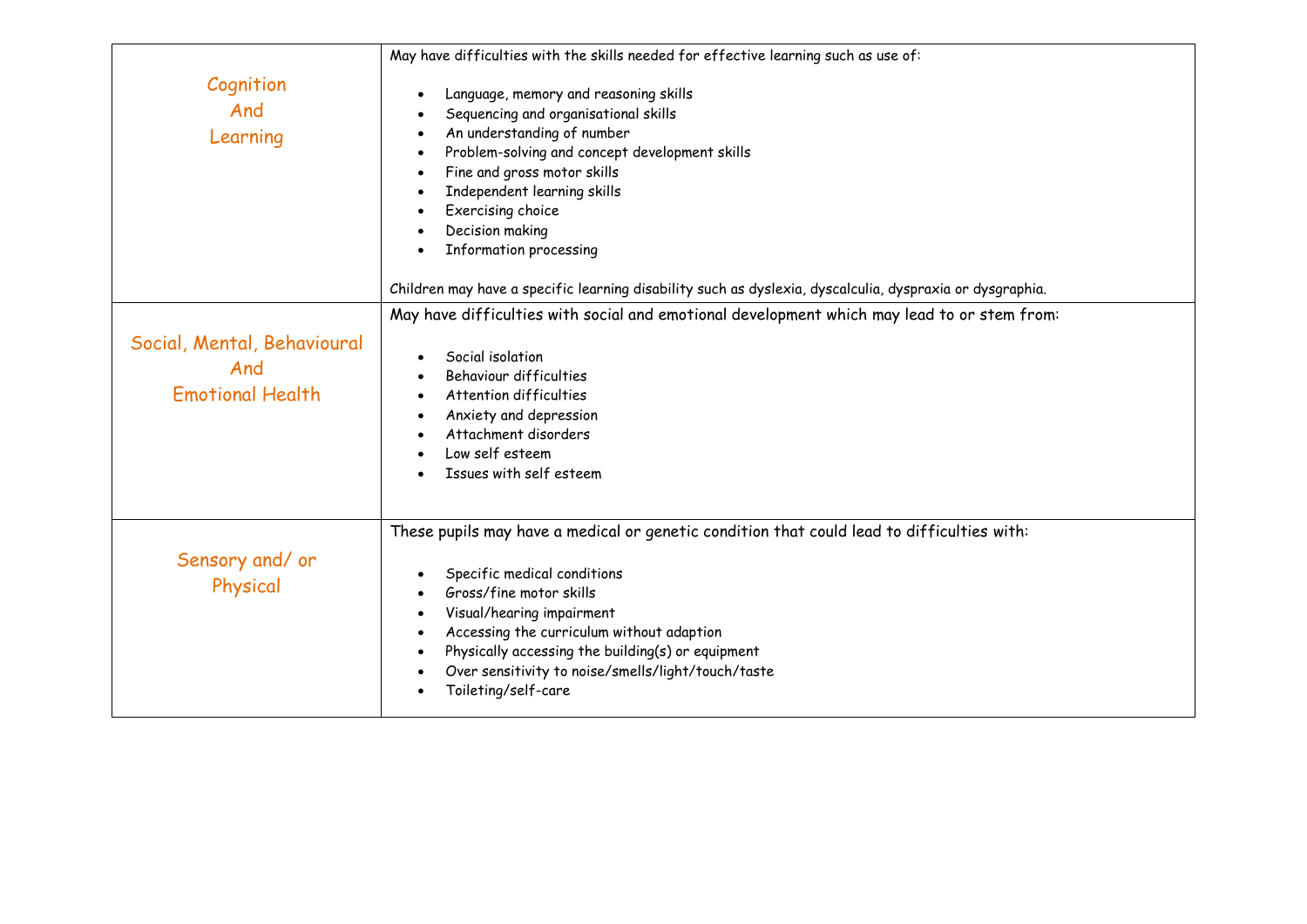



# Regularly Asked Questions and Answers.

# How does Horbury Primary Academy know if my child needs extra help?

Children may be identified as having SEND through a variety of ways including the following:

- Liaison with first provider
- Child performing below age expected levels
- Concerns raised by parent
- Through termly Pupil Progress Meetings held between teachers/SENDCO and Head teacher
- Concerns raised by teacher for example behaviour is affecting performance
- Liaison with external agencies
- Health diagnosis through paediatrician/doctor

As an academy we measure children's progress in learning against national expectations and age related expectations.

The class teacher continually assesses each child and notes areas where they are improving and where further support is needed. As an academy we track children's progress from entry at Nursery or Reception through to Year 6, using a variety of different methods.

Children who are not making expected progress are picked up through termly Pupil Progress Review meetings with the class teacher, SENDCO, Head/Deputy teacher. In this meeting a discussion takes place concerning why individual children are experiencing difficulty and what further support can be given to aid their progression.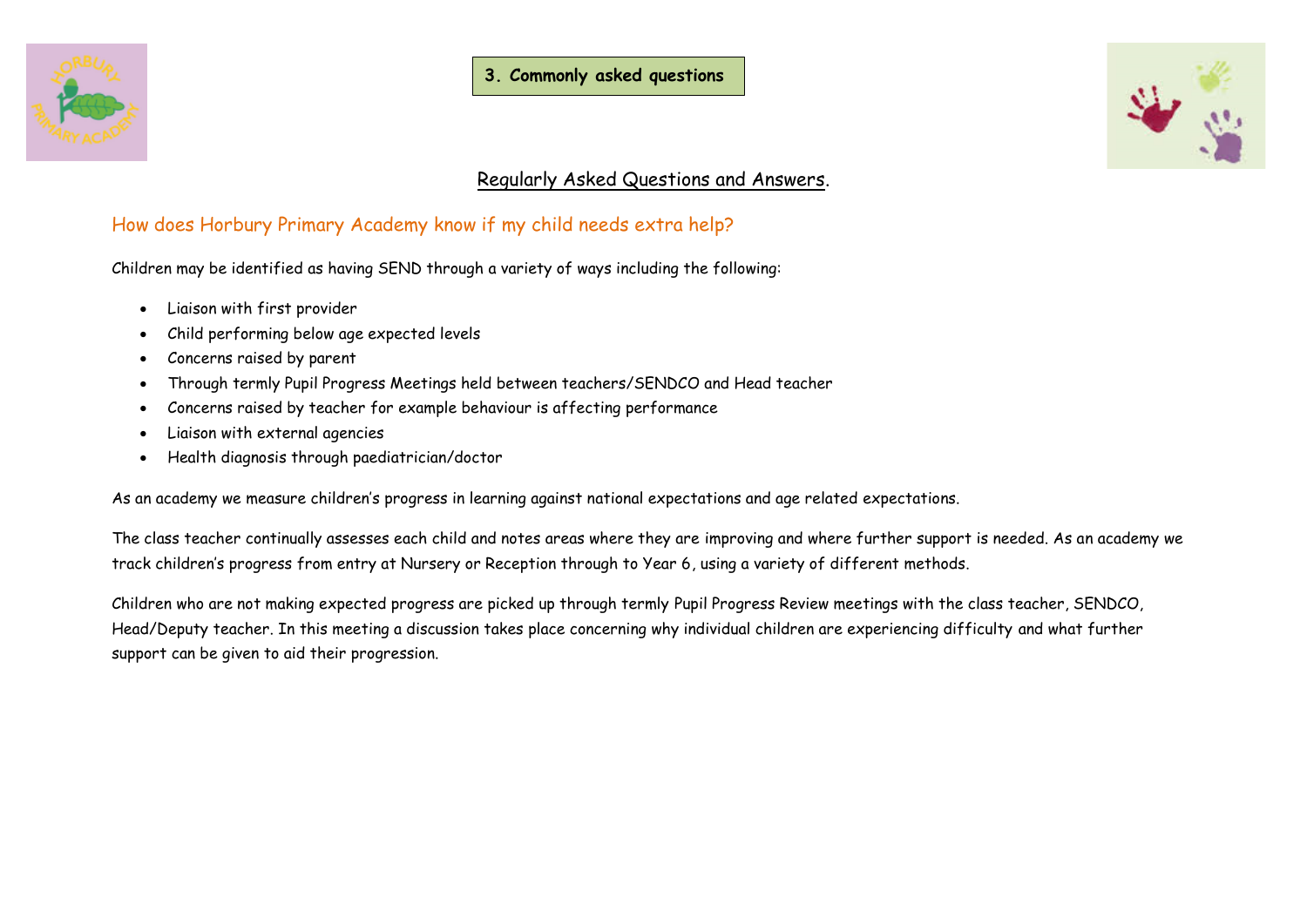# What should I do if I think my child may have Special Educational Needs?

Talk to us – We are here to help in any way we can.

Firstly contact your child's class teacher. If you require more information contact our SENDCo or Head Teacher. We pride ourselves on building positive relationships with parents. We are open and honest with parents and hope that you will do the same with us.

# How will Horbury Primary Academy staff support my child?

Our SENDco will closely monitor all provision and progress of any child requiring additional support across the academy. The class teacher will oversee, plan and work with each child with SEND in their class to ensure that progress in every area is made. There may be a teaching assistant working with your child either individually or as part of a group, if this is seen as necessary by the class teacher.

If a pupil has needs related to more specific areas of their education, such as, spelling, handwriting, numeracy etc. then the pupil will be placed in a small focus group or intervention. This will be run by the teacher or teaching assistant. The length of time of the intervention will vary according to the need and the intervention will be regularly reviewed by all involved to ascertain the effectiveness of the provision and to inform future planning.

# What support do we have for you as a parent of a child with SEND?

Talk to your child's class teacher regularly so we know what you are doing at home and you know what we are doing. We hope that this will make sure that we are doing similar things to support your child both at home and at school. This is an opportunity to share what is working in both settings.

- The SENCDo or Learning Mentor (depending on your child's need) is available to meet with you to discuss your child's progress or any concerns/worries you may have.
- All information from outside professionals will be discussed with you with the person involved directly, or where this is not possible, in a report. The SENCo/class teacher will also arrange to meet with you to discuss any new assessments and ideas suggested by outside agencies for your child.
- One Page Profiles/Supporting Me to Learn Plans will be reviewed with your child and you will be encouraged to attend review meetings regarding them.
- Homework will be adjusted as needed to your child's needs where appropriate.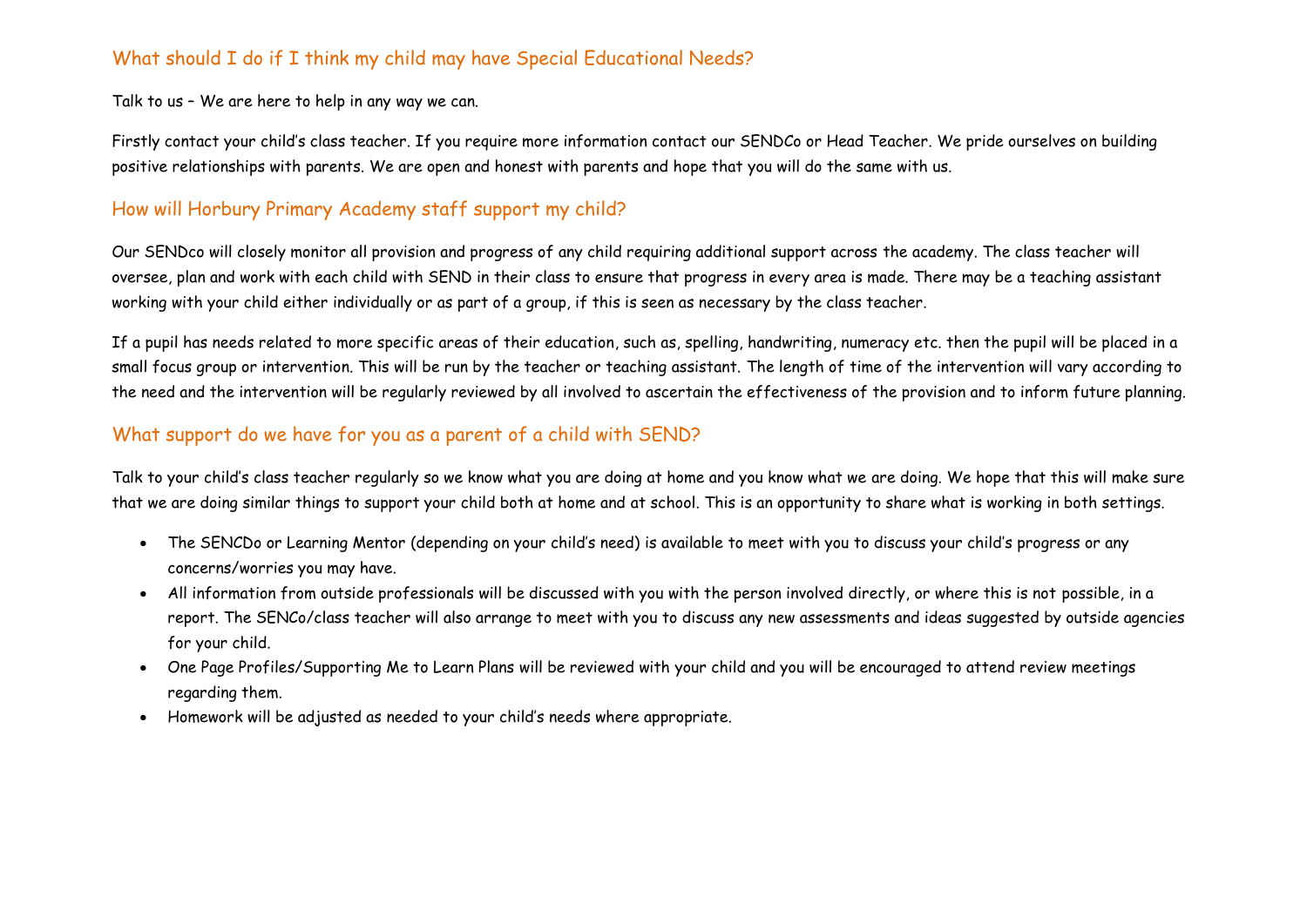# How will the curriculum be matched to my child's needs?

All work in the classroom is pitched at an appropriate level so that all children are able to access according to their specific needs. Teachers plan lessons according to the specific needs of all groups of children in their class and will ensure that your child's needs are met.

- Support staff may support your child's learning in the classroom.
- Specific resources and strategies will be used to support your child individually and in groups.
- Planning and teaching will be adapted on a daily basis if needed to meet your child's learning needs.

# How do we know if the support or strategies used have had an impact?

We will often use One Page Profiles to set targets and review progress. We can use these targets to monitor pupils' progress academically against national/age expected levels and update or make adjustments. This may involve updating into smaller steps or using a different approach to ensure progress is made. Children may move off the SEND register when they have 'caught up' or made sufficient progress.

# How will I know how my child is doing and how will you help me to support my child's learning?

The class teacher will meet with parents at least twice a year (this could be as part of parent's evening) to discuss your child's needs, support and progress. For further information the SENDco is available to discuss support in more detail.

We offer an open door policy where you are welcome anytime to make an appointment to meet with either class teacher or the SENDco to discuss how your child is getting on. We can offer advice and practical ways that can help you help your child at home. We aim to communicate regularly, especially if your child has complex needs.

Your child may have an One Page Profile/Supporting me to Learn Plan or IBP in place and therefore the targets set are SMART (Specific, Measurable, Achievable, Realistic) targets with the expectation that the child will achieve the target by the time it is reviewed.

If your child has complex SEND they may have a My Support Plan or an Education Health Care Plan (EHC Plan) which means that a formal Annual Review will take place to discuss your child's progress and a report will be written. This can also be done at a six monthly interim review if changes to circumstances occur or concerns arise.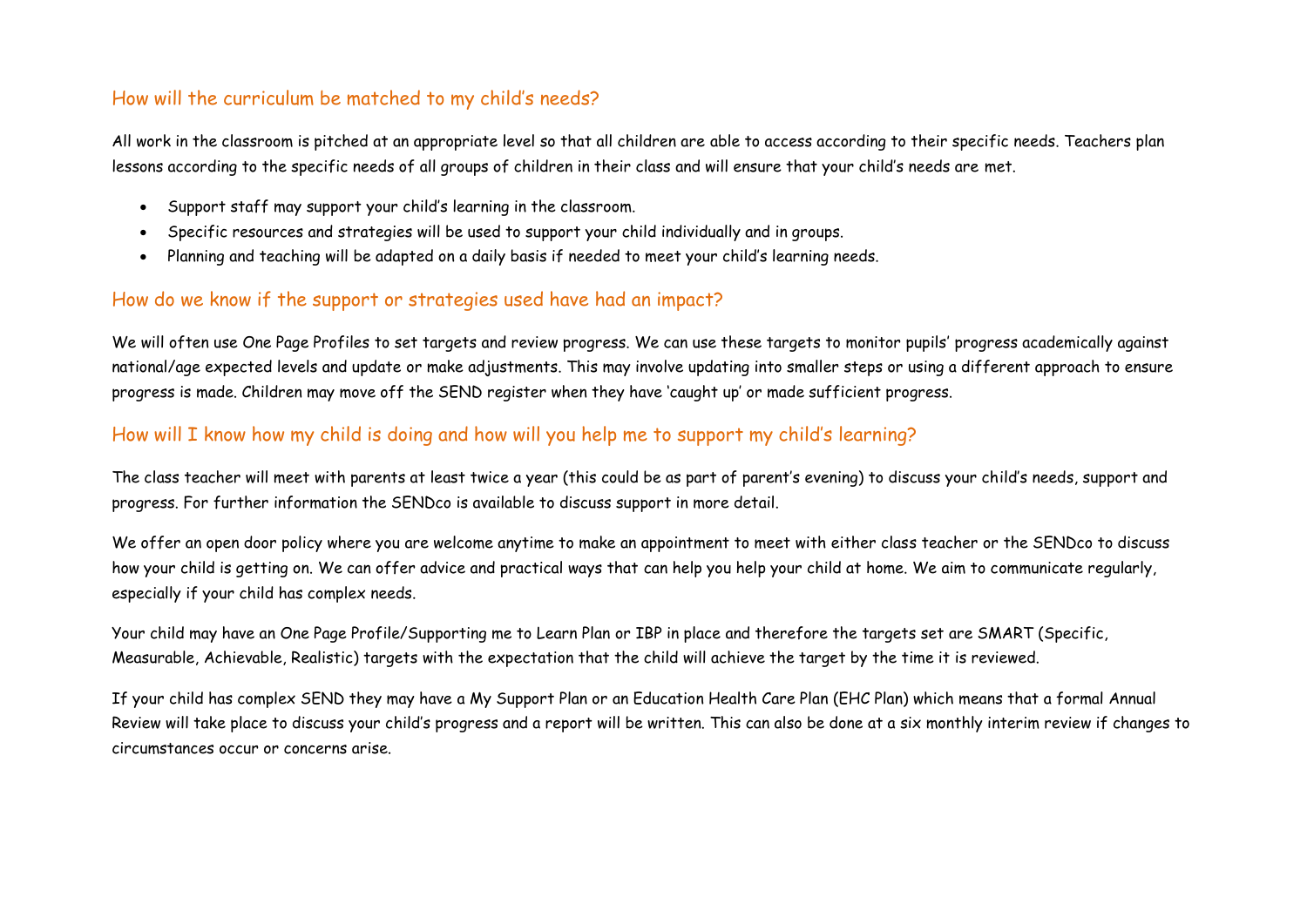#### How will my child be able to contribute their views?

We value and celebrate each child being able to express their views on all aspects of academy life. We have a Academy Council ranging from Year 2 to Year 6, where children can discuss any issues or views openly.

Children who have One Page Profiles set their targets with their class teacher. If your child has an My Support Plan or an Annual Review of their EHC Plan then their views will be obtained before any meetings and your child will be invited to the meeting to give their view/opinion.

# What support will there be for my child's overall well-being?

We are an inclusive academy, we welcome and celebrate diversity. All staff appreciates the importance of children having high self-esteem in order to achieve positive well-being. At Horbury Primary Academy we commit to our own values and ensure pupils are able to develop in a caring, fair and understanding environment.

The class teacher has overall responsibility for the pastoral, medical and social care of every child in their class, therefore this would be the parents' first point of contact. If further support is required the class teacher can liaise with the SENDco/Inclusion Manager for further advice and support. This may involve working alongside outside agencies such as Health and Social Services, and/or the Behaviour Support Team.

At academy we have a Learning Mentor who is here to support your child on overcoming any difficulties that are getting in the way of your child's learning. Our academy also has a policy regarding the administration of medicines on the academy site. Parents needs to contact the academy office to discuss this and if agreed complete a 'Parental Agreement for school to Administer Medicines' form. This may include medicines for life threatening conditions or required for a long term illness such as asthma and diabetes. In such cases a care plan may be put in place.

#### What specialist services and expertise are available at or accessed by Horbury Primary Academy?

At times it may be necessary to consult with outside agencies to receive their more specialised expertise. Should your child require any form of involvement with an outside agency then the academy would immediately inform you and obtain your permission to pursue any kind of professional intervention.

The agencies used by the academy include:

Educational Psychologist

CAMHS/Future in minds/ Team around the school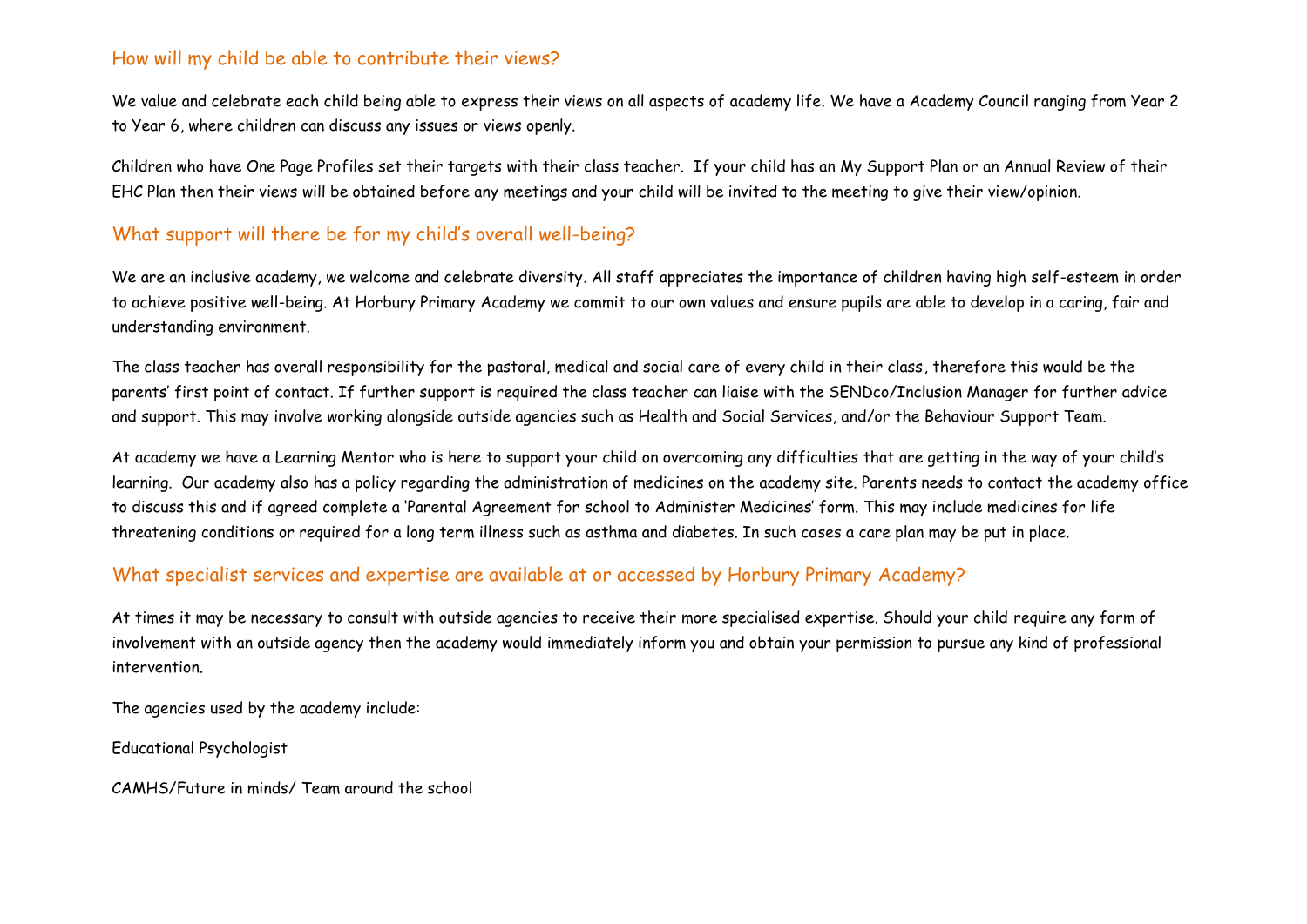Social Services/ Early help hub

Nurse

Learning Support Service

Social, Emotional and Mental Health Team

Communication and Interaction Team

Speech and Language

Occupational Therapy

#### What training have staff had or going to have?

Different members of staff have received training related to SEND. These have included sessions on:

- How to support pupils on the Autistic Spectrum
- Bereavement counselling
- Child wellbeing training
- How to support pupils with Social and Emotional needs.
- Most of our TA's have had training in delivering reading, spelling/phonics, numeracy programmes such as, Rapid Maths.

All staff have regular training and updates of SEND conditions and resources/interventions available for our pupils in order to ensure all staff are able to manage pupils accordingly.

#### How will my child be included in activities outside the classroom including academy trips?

All children are included in all parts of the academy curriculum and we aim for all children to be included on academy trips. We will provide the necessary support to ensure that this is successful.

A risk assessment is carried out prior to any off site activity to ensure everyone's health and safety will not be compromised.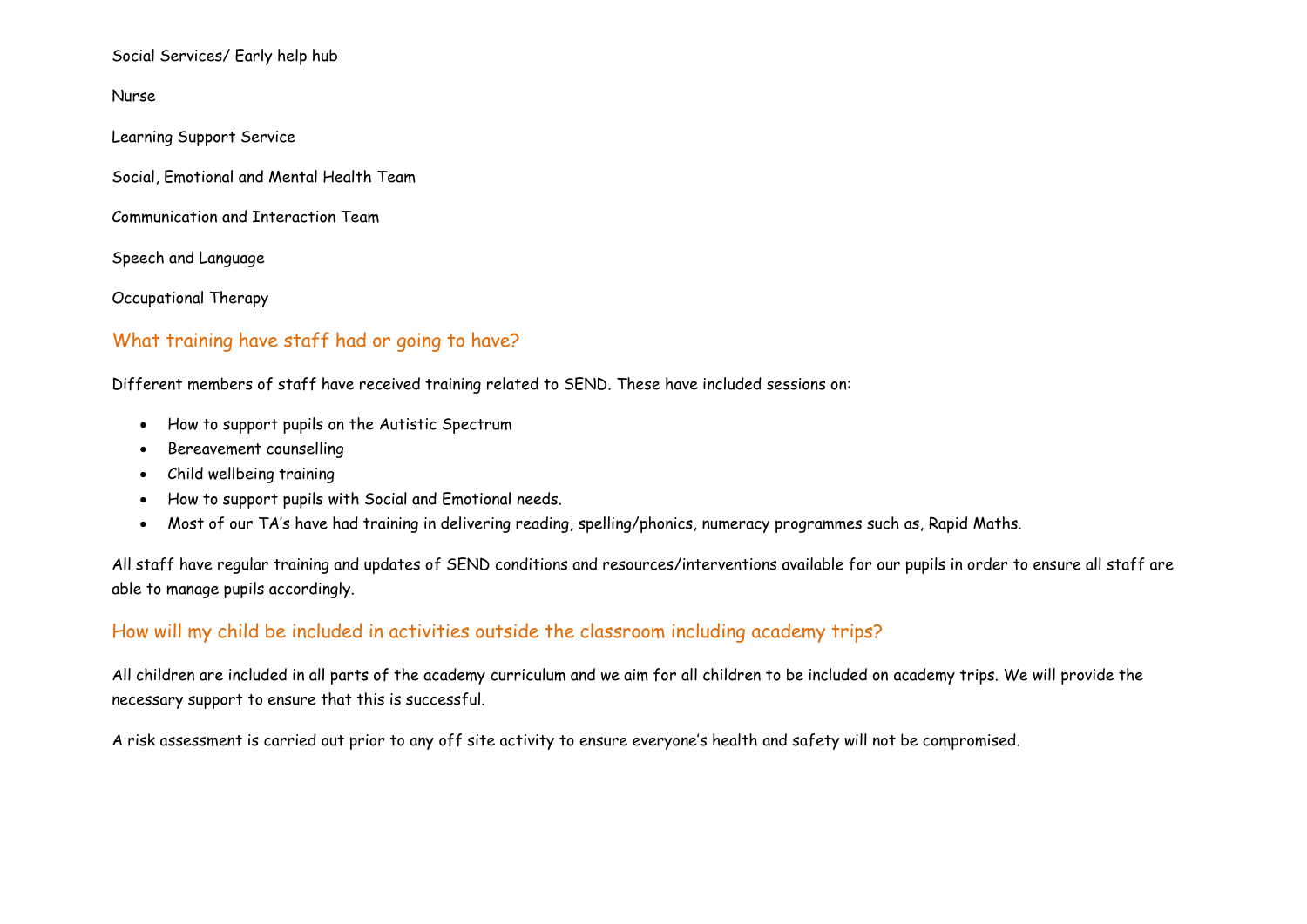#### How accessible is the academy environment?

As an academy we are happy to discuss individual access requirements. Facilities we have at present are:

- Ramps into academy to make the building accessible to all
- Disabled toilets
- Wide doors throughout the academy building
- Stair lift near the front of academy

For further information please see the accessibility plan on the school website.

# How will Horbury Primary Academy prepare and support my child to join the academy and then transfer to secondary academy?

We encourage all new children to visit the academy prior to starting when they will be shown around the academy and any concerns can be addressed. For child with SEND we would encourage further visits to assist with the acclimatisation of the new surroundings.

Many of our 'feeder' secondary schools will aid transition for the more vulnerable pupils. We liaise with staff when receiving and transferring children to different schools ensuring all relevant paperwork is passed on and all needs are discussed and understood.

#### How are resources allocated and matched to children's special educational needs?

We ensure that all children who have SEND are met to the best of the academy's ability with the funds available. We will often allocate teaching assistants who are funded by the SEND budget to deliver programmes designed to meet groups of children's needs. The SEND budget is allocated each financial year. The money used will also provide additional resources dependent on an individual's needs.

#### How is the decision made about what type and how much support my child will receive?

These decisions are made in consultation with the class teacher, Senior Leadership Team and external professionals. Decisions are based upon termly tracking of pupil progress and as a result of assessments by outside agencies. Different children will require different levels of support in order to bridge the gap to achieve age expected levels. This will be through on-going discussions with parents.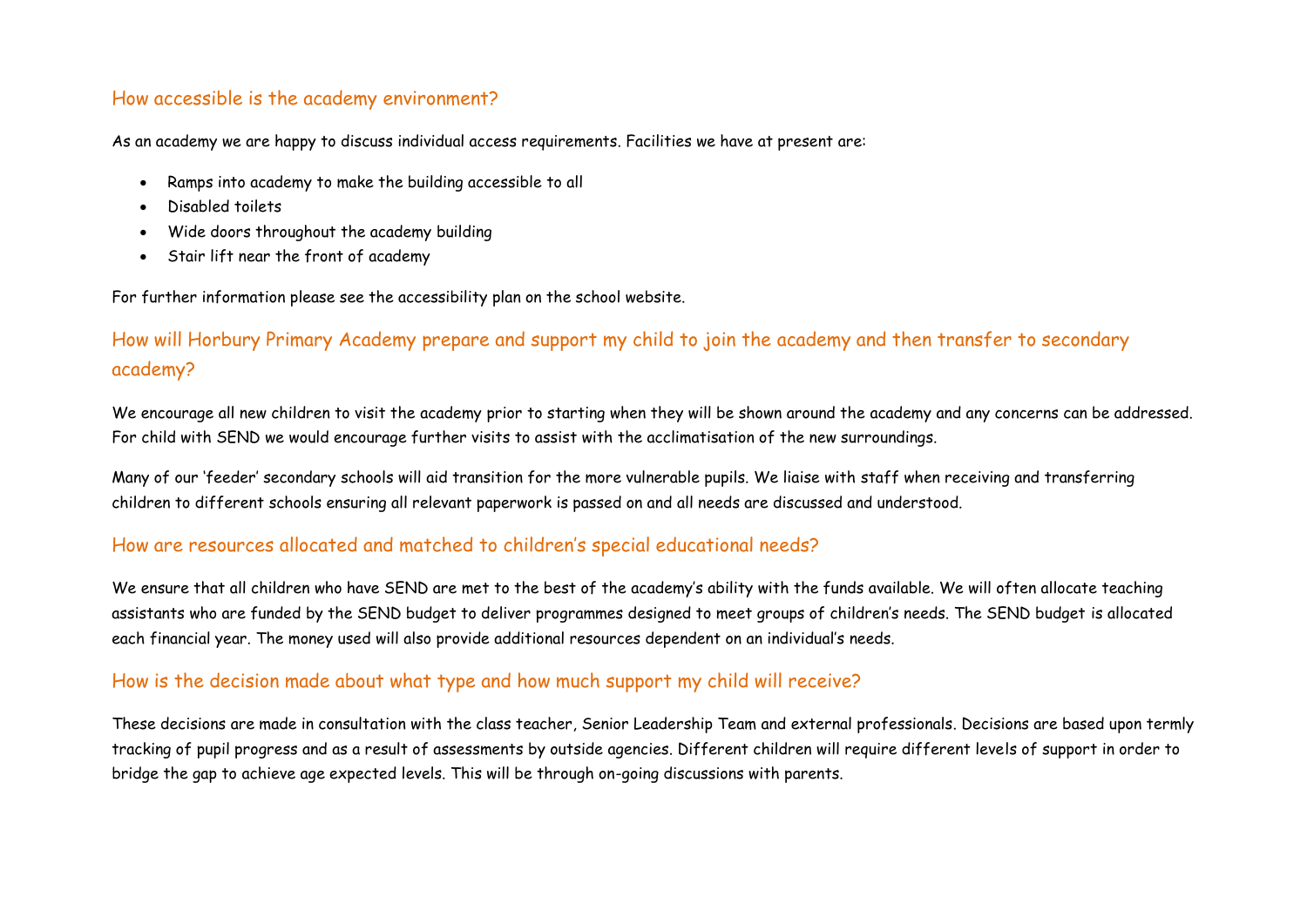# Who can I contact for further information?

If you wish to discuss your child's educational needs or are unhappy about something regarding your child's schooling please contact the academy office. They will be happy to advise you or direct you to somebody else who can.

#### What should I do if I feel that the Local Offer is not being delivered or is not meeting my child's needs?

First point of contact would be your child's class teacher to share your concerns with. You could also arrange to meet our SENDco or our Head Teacher. You may also with to look at our SEND Policy.

# Who should I contact if I am considering whether my child should join Horbury Primary Academy and how is the Local Offer reviewed?

In this instance you can contact the academy Admin Office to arrange a meeting with either the Head Teacher or our academy SENDco to discuss how the academy could meet your child's needs.

This local offer will reviewed annually to reflect the changing needs of the children who join and are developing in our academy. Part of this review will process will involve contributions from parents. All parents of children with SEND are invited to join us for a meeting to help us match our local offer to the needs of their children.

We hope these have answered any questions you may have but do not hesitate to contact the academy if you have further questions.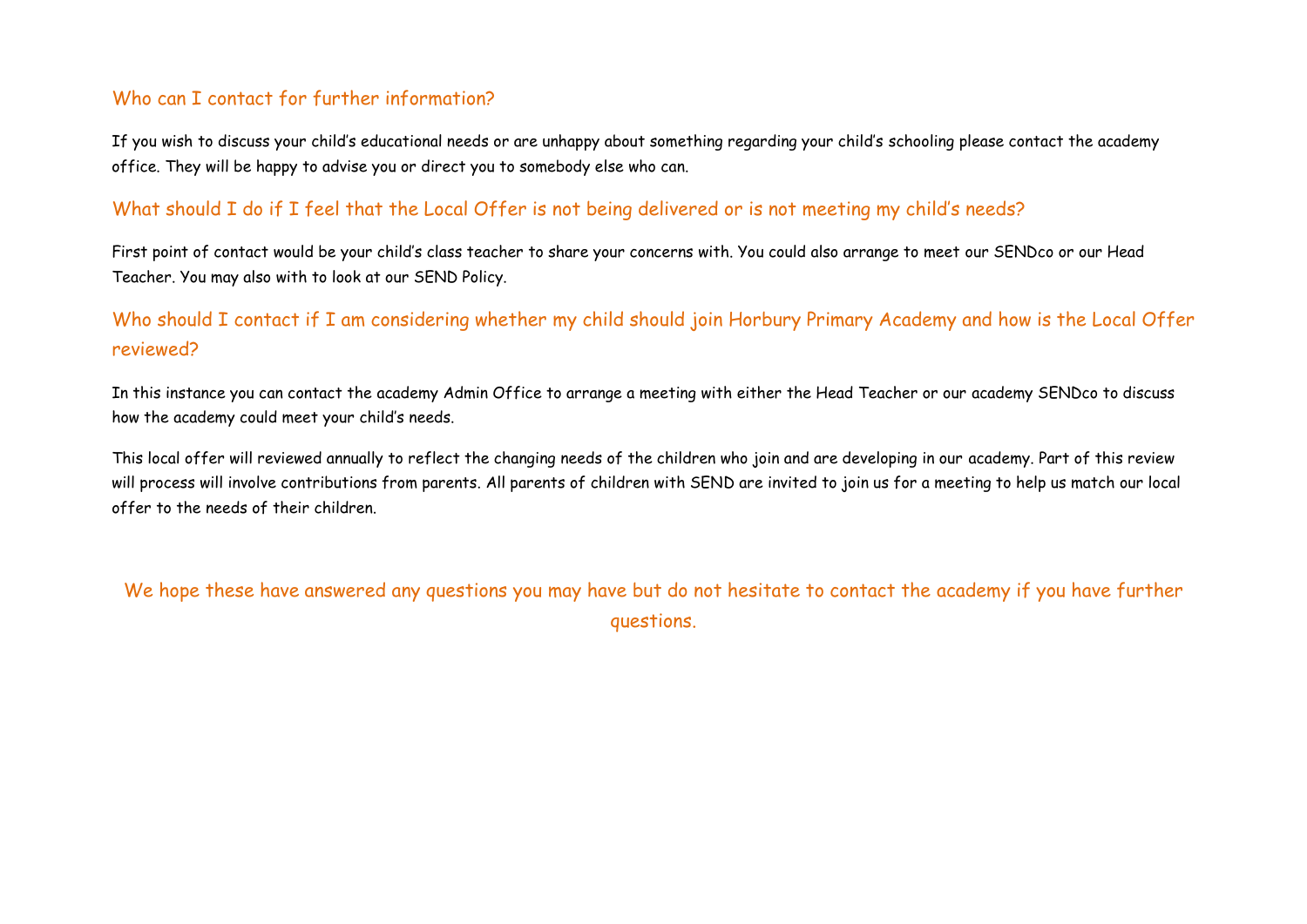



## SENCo.

At Horbury Primary Academy the current SENCo is:

Mrs Heather Collin

The SENDco has undertaken and successfully completed the National Award in SEN co-ordination. Along with many other courses such as sensory processing, behaviour regulation, team teach and dyslexia screening. She also regularly attends local network meetings for primary SENCO allowing her to keep up to date with current practice and changes.

#### SENCo's role:

We work closely with all staff in academy, parents, outside agencies and colleagues throughout the city. We have the responsibility alongside the Head Teacher of co-ordinating the provision made for individual children with: Special Educational Needs, Social and Emotional Needs, English as an additional language and Gifted and Talented pupils. Support is available through:

- Giving advice on issues related to Special Educational Needs, Social and Emotional difficulties, pupils with Disabilities, pupils with English as an additional language and Gifted and Talented.
- Meetings with parents to discuss any concerns they may have about their child's development or learning difficulties.
- Assessments of individual pupils to identify need.
- Referrals may be made to a range of other professionals such as: Educational Psychologist, Speech and Language and Specialist Advisory Teachers in the city.

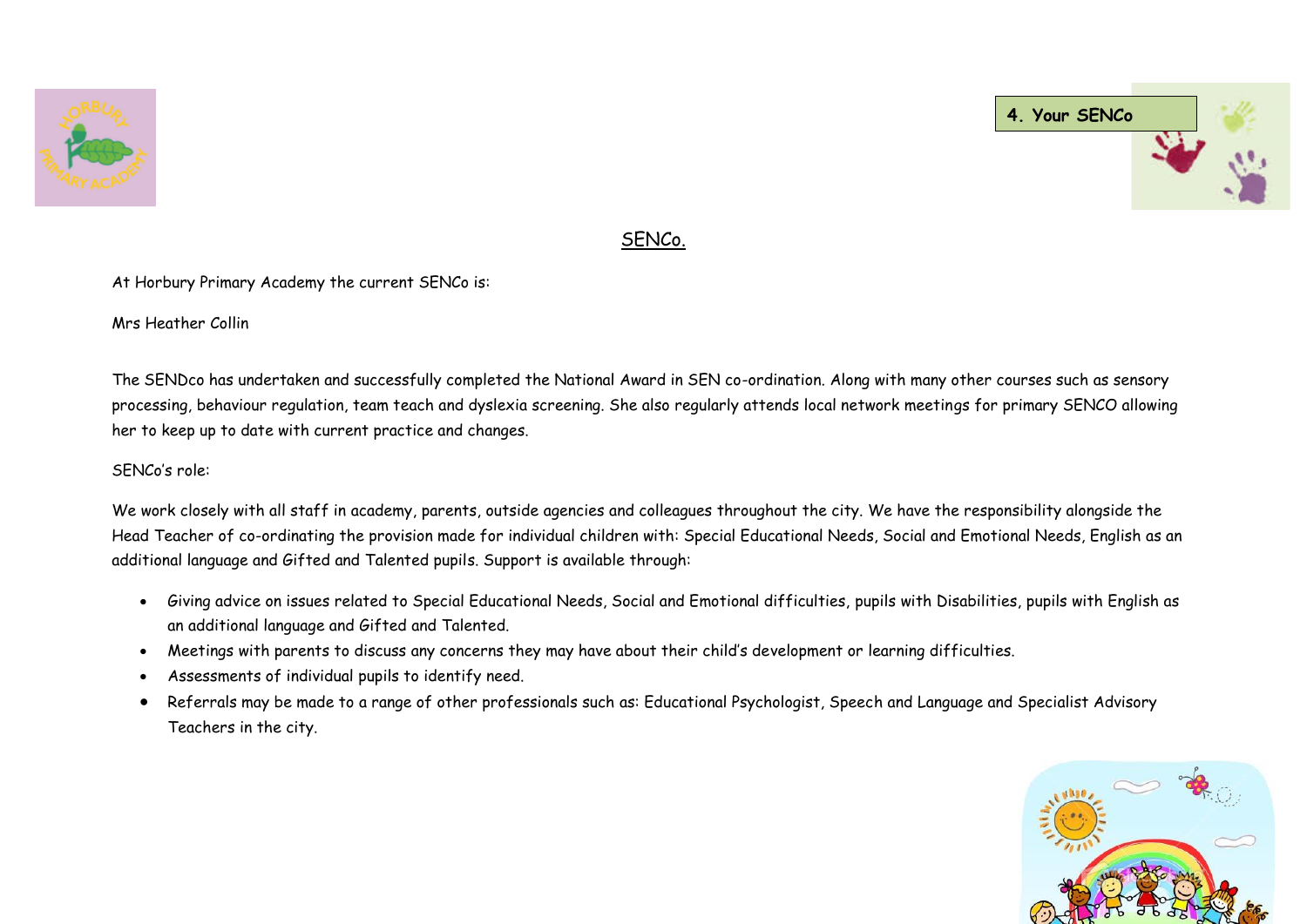



At Horbury Primary we provide a graduated response to each child dependent on the level of need. These are often referred to as waves of intervention.

Wave 1: Quality first teaching through differentiation in English and Maths lessons.

Wave 2: Small group support for those pupils who are achieving below age expected levels

Wave 3: Focussed, individualised programmes for pupils working well below age expectation.

Waves of Intervention available at Horbury Primary Academy (this is not an exhaustive list)

| Area of need                  | Wave 1                                                                                                                                                                                                                                                        | Wave 2                                                                                                                                                                      | Wave 3                                                                                                                                                                                                                                                                                                                                    |
|-------------------------------|---------------------------------------------------------------------------------------------------------------------------------------------------------------------------------------------------------------------------------------------------------------|-----------------------------------------------------------------------------------------------------------------------------------------------------------------------------|-------------------------------------------------------------------------------------------------------------------------------------------------------------------------------------------------------------------------------------------------------------------------------------------------------------------------------------------|
| <b>Cognition and learning</b> | Differentiated curriculum<br>planning, activities,<br>delivery and outcome<br>In class TA support and in<br>class targeted support<br>Increased visual<br>aids/modelling etc<br>Visual timetables<br>Use of writing frames<br>Access to ICT<br>Guided reading | Booster lessons for<br>SATs<br>In class support from<br>TΑ<br>Learning mentors<br>Additional phonics<br>sessions<br>Additional reading<br>sessions<br>Observations by SENCo | Small group or 1-1<br>$\bullet$<br>literacy/numeracy support<br>Test concessions<br>$\bullet$<br><b>Advice from Educational</b><br>$\bullet$<br>Psychologist (EP)<br>Precision teaching<br>$\bullet$<br>IEP's<br>$\bullet$<br>Access to a Specialist<br>$\bullet$<br>Teacher<br><b>Access to Educational</b><br>$\bullet$<br>Psychologist |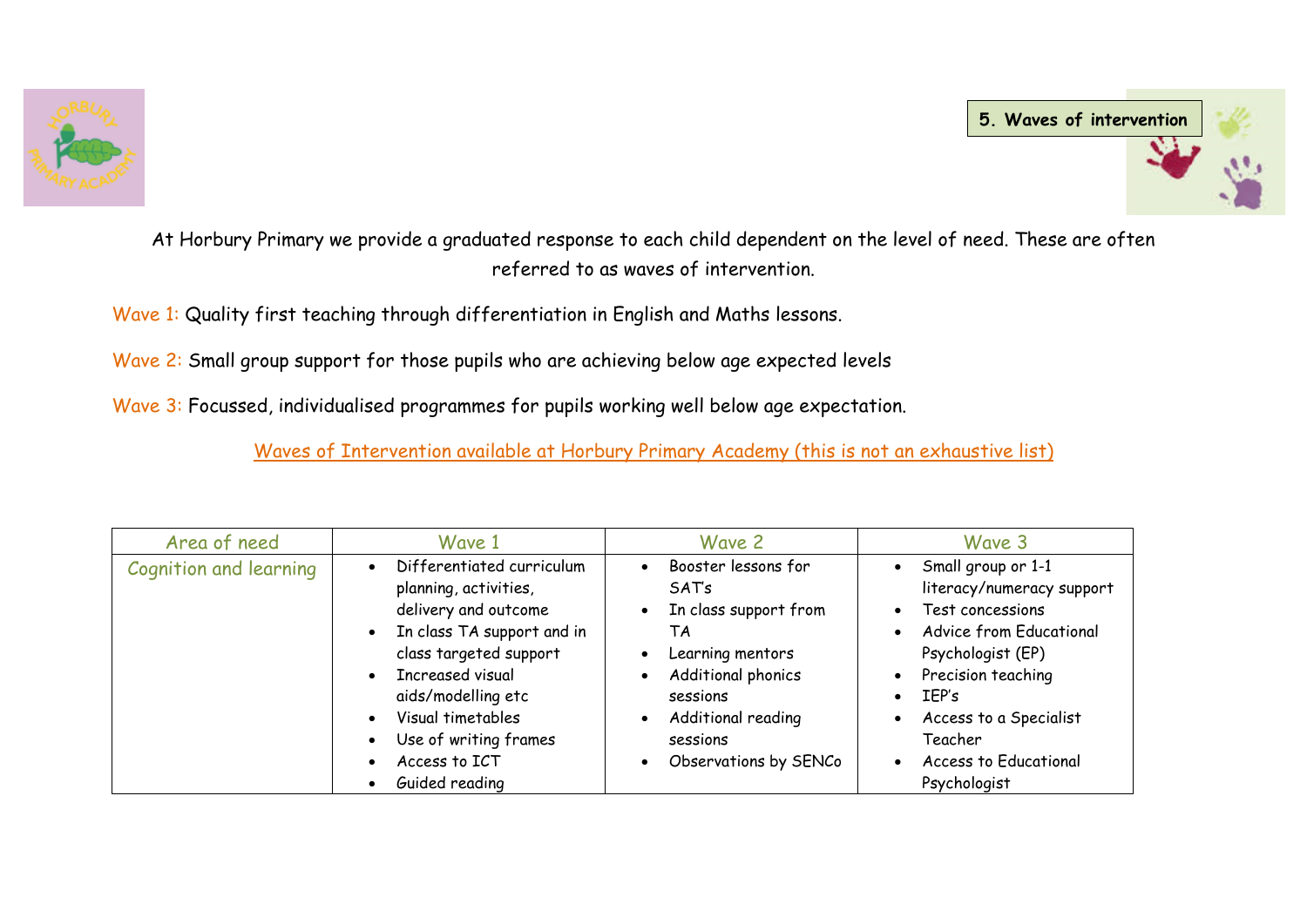|                                                               | Motivation to build up<br>positive self-esteem<br>Positive learning<br>environment.                                                                                                                                                                                                                                                                                                                                               | Parent discussions with<br>$\bullet$<br><b>SENCo</b>                                                                                                                                                   | SENCo's monitoring to<br>$\bullet$<br>ensure appropriate<br>intervention and access to<br>learning.                                                                                                                                                                                                                                   |
|---------------------------------------------------------------|-----------------------------------------------------------------------------------------------------------------------------------------------------------------------------------------------------------------------------------------------------------------------------------------------------------------------------------------------------------------------------------------------------------------------------------|--------------------------------------------------------------------------------------------------------------------------------------------------------------------------------------------------------|---------------------------------------------------------------------------------------------------------------------------------------------------------------------------------------------------------------------------------------------------------------------------------------------------------------------------------------|
| <b>Communication and</b><br><b>Interaction</b>                | Differentiated curriculum<br>planning, activities,<br>delivery and outcome, for<br>example key words and<br>simplified language.<br>Increased visual aids and<br>modelling<br>Use of symbols and<br>pictures<br>Structured academy and<br>class routine<br>Use of puppets<br>Clear verbal instructions<br>Visual timetables<br>Clear verbal<br>instructions/explanations<br>which can be simplified<br>along with visual support. | In class support with<br>$\bullet$<br>focus on supporting<br>speech and language<br>ICT - use of keyboard<br>during certain lessons<br>Social skills groups<br>Parents discussion with<br><b>SENCo</b> | Small group 1-1 support for<br>$\bullet$<br>language, social skills group<br>Speech and language<br>$\bullet$<br>support/advice<br>Advice from EP/Specialist<br>teacher<br>Referral to Speech and<br>Language Therapist (SALT)<br>SENCo assessment and<br>monitoring to ensure<br>appropriate intervention<br>and access to learning. |
| Social, mental,<br>behavioural and<br><b>Emotional health</b> | Whole academy behaviour<br>policy<br>Whole academy rules<br>Classroom rules<br>Whole academy reward and<br>sanctions systems                                                                                                                                                                                                                                                                                                      | Circle time in class<br>$\bullet$<br>Support from the<br>Learning Mentor<br>In class support for<br>supporting behavioural<br>targets, access, safety                                                  | Small group or 1-1 for<br>social skills<br>Individual support or<br>mentoring<br>Individual reward system<br>$\bullet$<br>Advice from EP/ specialist<br>teacher                                                                                                                                                                       |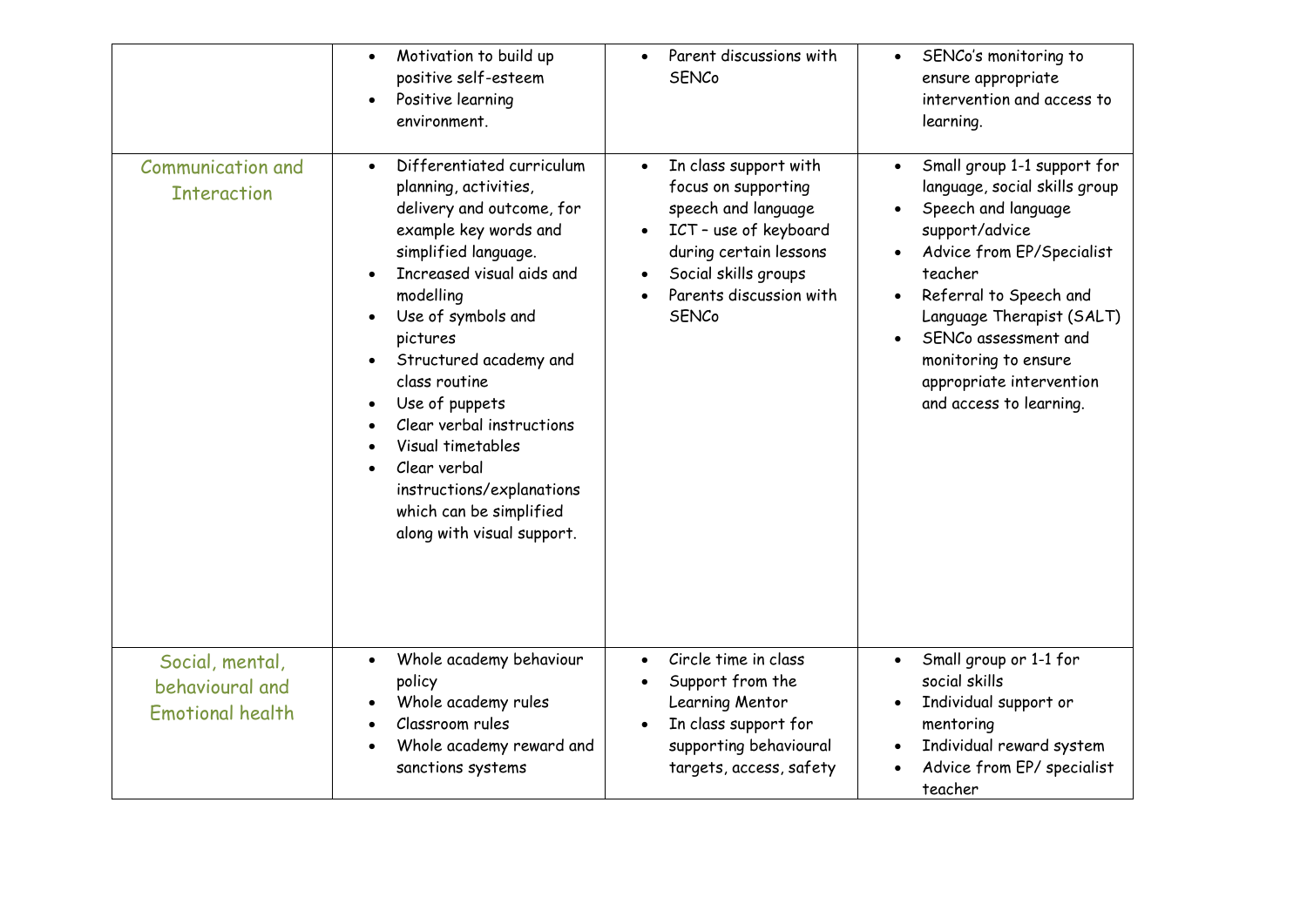|                            | Access to Learning Mentor<br>$\bullet$<br>support<br>Opportunities for children<br>to talk about any fears,<br>confusion and guilt                                                                                                                                                                                     | Parent discussions with<br>$\bullet$<br>SENCo/learning Mentor<br>Behaviour logs<br>$\bullet$                                                         | Behaviour support plan<br>$\bullet$<br>(IBP)<br>Time out<br>Referral to CAMHS<br>Support/advice from the<br>Behaviour Support Service<br>Application for a Health<br>Care Plan (EHC)                                                                                                      |
|----------------------------|------------------------------------------------------------------------------------------------------------------------------------------------------------------------------------------------------------------------------------------------------------------------------------------------------------------------|------------------------------------------------------------------------------------------------------------------------------------------------------|-------------------------------------------------------------------------------------------------------------------------------------------------------------------------------------------------------------------------------------------------------------------------------------------|
| Sensory and/or<br>Physical | Flexible teaching<br>$\bullet$<br>arrangements<br>Pencil grips and mats for<br>children to use<br>Staff aware of implications<br>of physical impairment<br>Modification or<br>organisation, routine and<br>environment<br>A fully inclusive<br>differentiated curriculum<br>approach according to<br>individual needs. | Additional fine motor<br>skills practice<br>In class support for<br>supporting<br>access/safety<br>Parents discussions with<br>SENCo/learning mentor | Access and liaison with<br>$\bullet$<br>Occupational Therapist<br>(OT) and with<br>Physiotherapist<br>IEP's as needed<br>Identified key worker<br>A place for time out or<br>$\bullet$<br>exercise if necessary<br>Extra support or 1-1<br>support to access<br>appropriate interventions |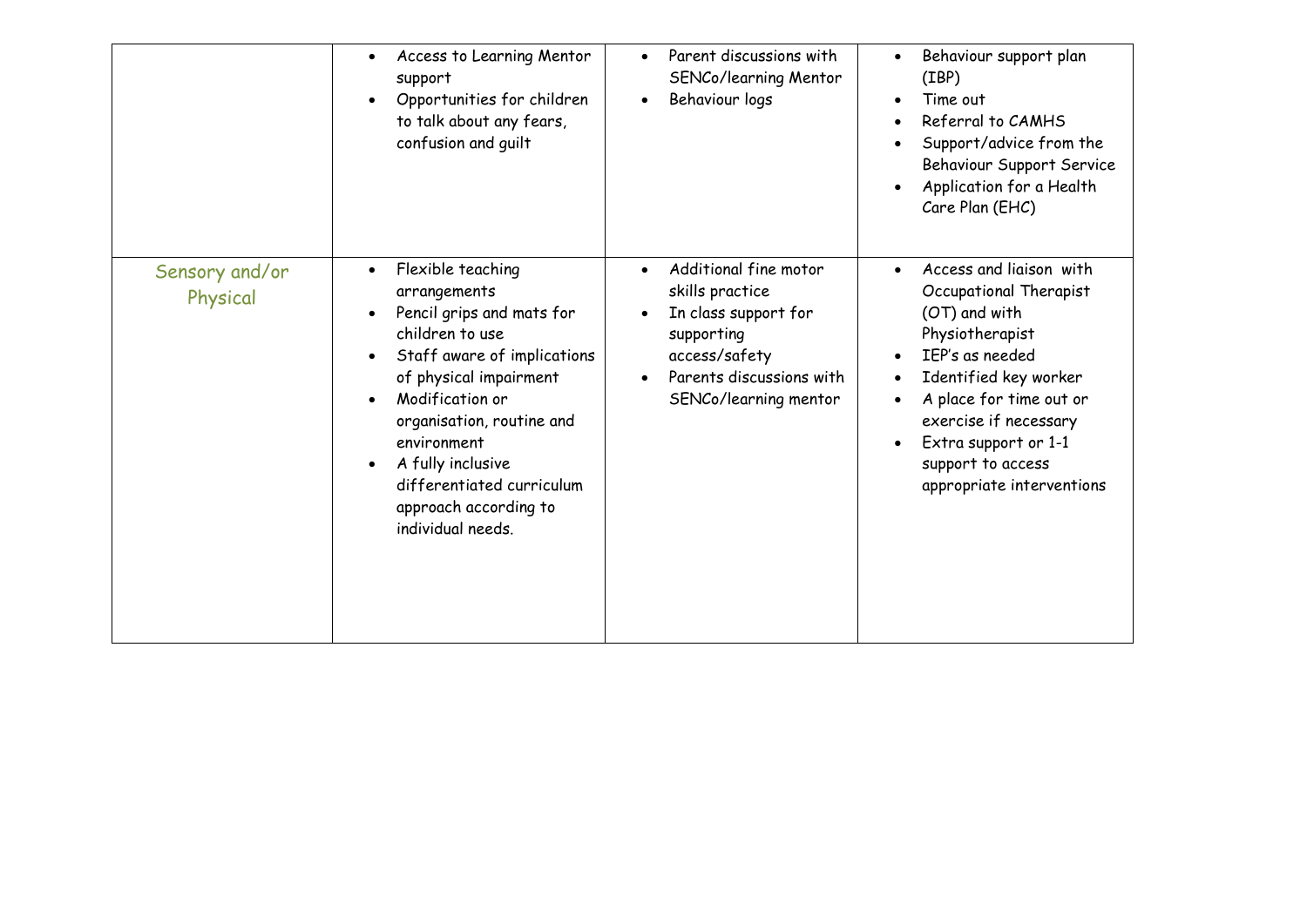



#### **Interventions at Horbury Primary Academy**

All interventions will be run by experienced teachers and trained teaching assistants. Discussions will be held with parents to keep you fully informed of your child's progress for the duration of the intervention. Children will be individually tracked to ensure good progress.

**A number of reading schemes and programmes**

**Phonics**

**Rapid and CLIC Maths**

**Musical Interaction**

**Lego Therapy**

**Social Skills Groups**

**Wellcomm (speech and language programme)** 

**Anxiety, Anger and other wellbeing groups**

**Fit to learn**

For information on any of the interventions please speak with the SENDco.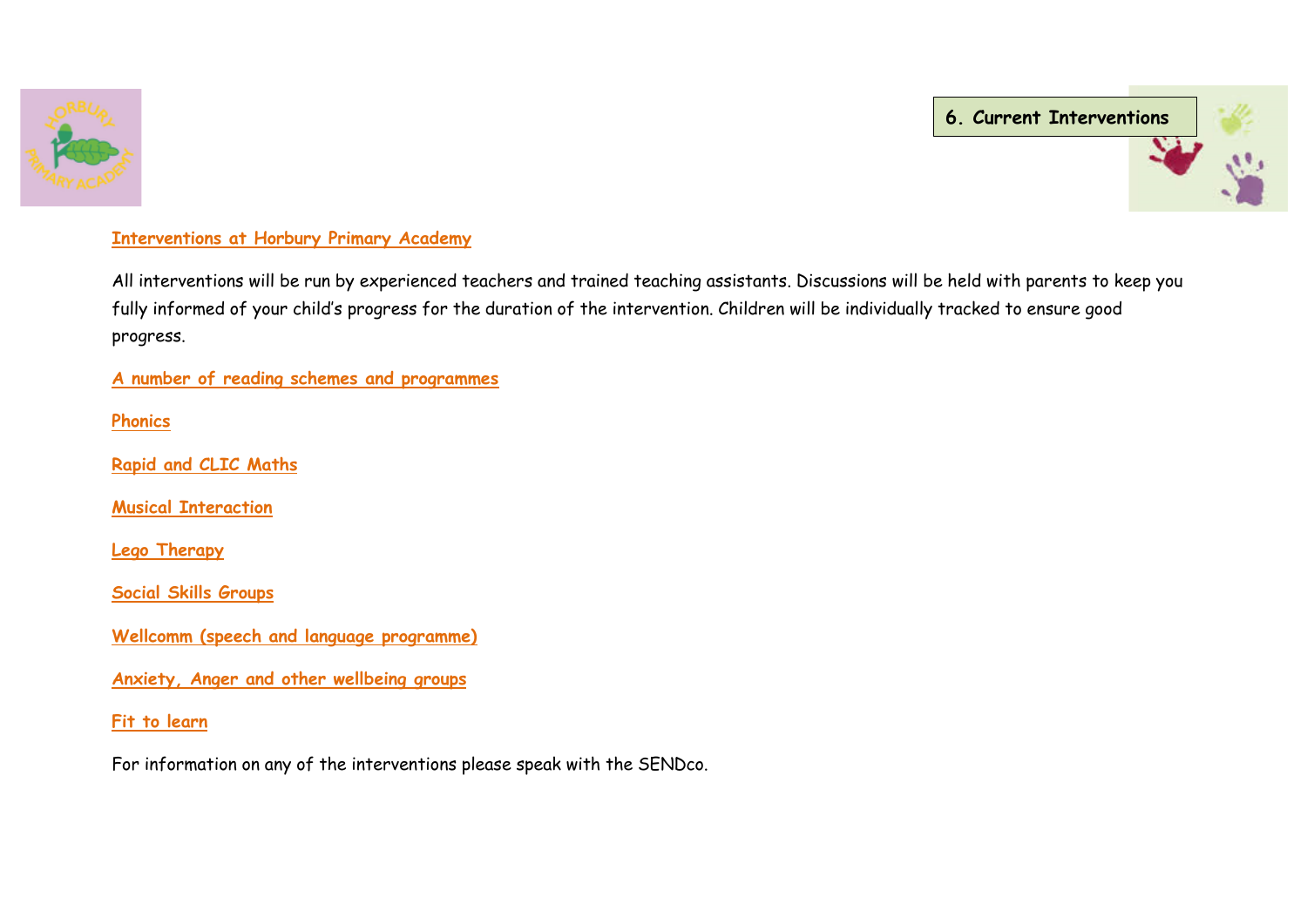

**7. Your Learning [Mentor](http://www.google.co.uk/imgres?imgurl=http://www.horburyprimaryschool.co.uk/images/site/hands.jpg&imgrefurl=http://www.horburyprimaryschool.co.uk/history&h=135&w=180&tbnid=a3KgkYwWT-UJEM:&zoom=1&q=horbury%20primary%20school%20logo&docid=RCud1ixEcvqGQM&ei=W2K-U436G8a10wXY34H4CA&tbm=isch&ved=0CEsQMyggMCA&iact=rc&uact=3&dur=2606&page=2&start=17&ndsp=24)**

#### **Learning Mentors: Tracey Sleight**

Our Learning Mentors are here to support children in overcoming any difficulties that are getting in the way of their learning. The support each child gets will depend on their individual needs.

- Children referred to the Learning Mentor may have difficulties with: feelings, making friends, social skills, behaviour or home issues.
- Children may come out of class to work 1-1 or in a small group with the Learning Mentor
- There is very good communication with all staff in academy, parents, carers, pupils and outside agencies.
- As part of their role our learning mentor may signpost to other relevant services
- Our Learning Mentor Tracey Sleight along with Sue Woolley also tracks attendance for all pupils in academy. Parents will be informed if their child is absent from academy.
- Supporting parents to gain access to learning
- Help parents to access areas of health needs